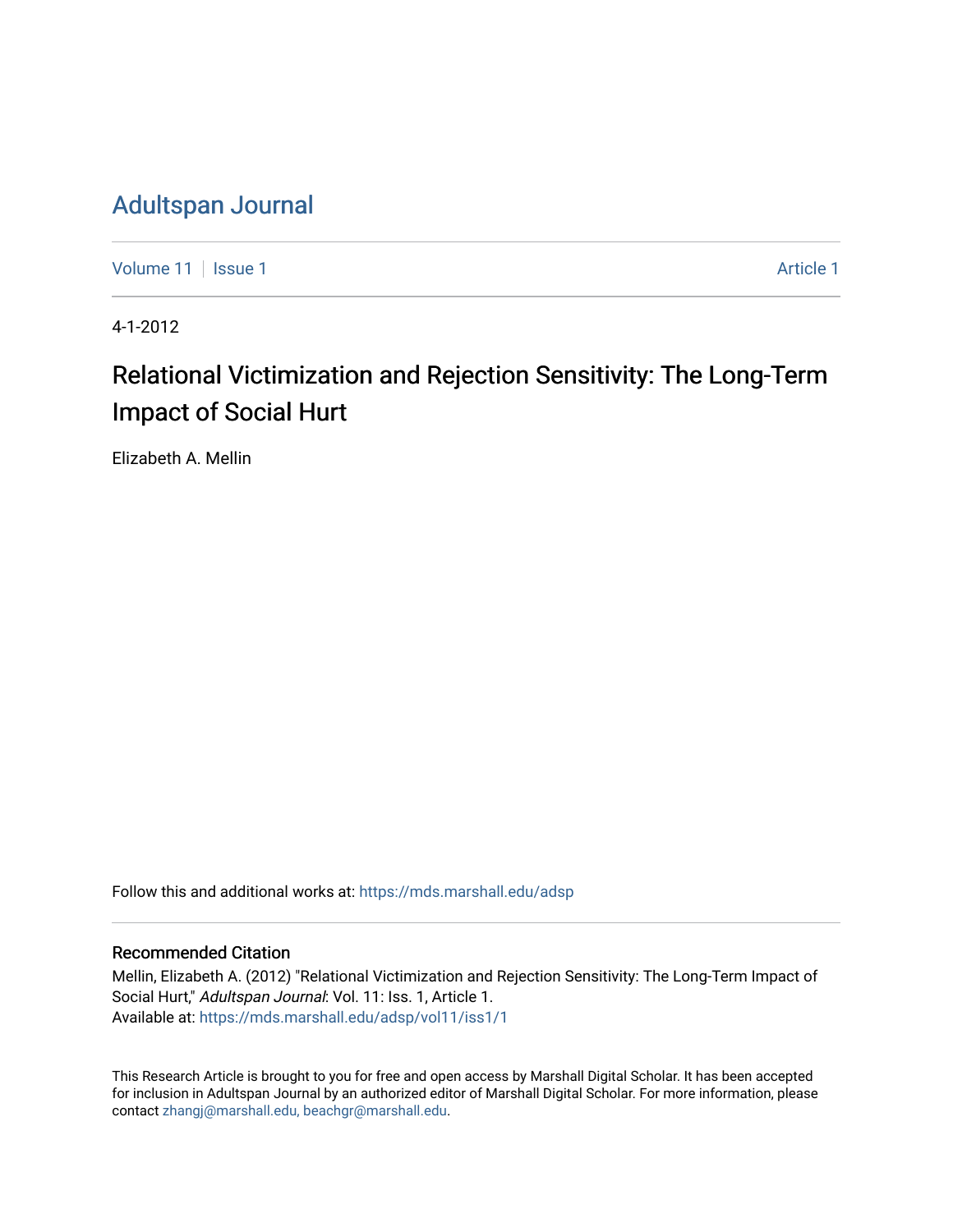Received 02/22/11 Revised 03/28/11 Accepted 05/12/11

| <b>ARTICLES</b> |  |  |  |  |  |  |  |  |  |  |  |  |  |  |  |  |  |  |  |  |  |  |  |  |  |  |
|-----------------|--|--|--|--|--|--|--|--|--|--|--|--|--|--|--|--|--|--|--|--|--|--|--|--|--|--|
|                 |  |  |  |  |  |  |  |  |  |  |  |  |  |  |  |  |  |  |  |  |  |  |  |  |  |  |

# **Relational Victimization and Rejection Sensitivity: The Long-Term Impact of Social Hurt**

**Elizabeth A. Mellin**

*The Rejection Sensitivity Model is used to examine the social antecedents to expectations of rejection among adults. College students (*N *= 314) completed measures of relational victimization and rejection sensitivity. Results indicate that relational victimization is significantly related to rejection sensitivity for women. Implications for counseling and research are offered.* 

Early rejection experiences may be especially painful and confusing for adolescents who are in the process of developing a sense of personal identity (Portes, Sandhu, & Longwell-Grice, 2002). The outcomes of rejection specific to peers for young people are also well documented in the literature and are troubling. School violence (Leary, Kowalski, Smith, & Phillips, 2003), aggressive behavior (Barnow, Lucht, & Freyberger, 2005), depression (Prinstein & Aikins, 2004), and suicide (Hinduja & Patchin, 2010) have all been associated with adolescent peer rejection experiences. Research studies have also considered the long-term outcomes of early peer rejection experiences and found relationships between rejection and later academic performance, externalizing issues such as aggression, and internalizing difficulties such as loneliness, depression, and self-concept (for a comprehensive review, see McDougall, Hymel, Vaillancourt, & Mercer, 2001). What is less well understood, however, is whether frequent rejection experiences during adolescence affect interpersonal functioning during adulthood.

One likely outcome of frequent rejection experiences during adolescence is rejection sensitivity in adulthood. Rejection sensitivity refers to apprehensive expectations of, predispositions toward perceiving, and sensitive reactions to apparent rejection (Downey & Feldman, 1996). Some scholars have argued that

*Elizabeth A. Mellin, Department of Educational Psychology, Counseling, and Special Education, Pennsylvania State University. Correspondence concerning this article should be addressed to Elizabeth A. Mellin, Department of Educational Psychology, Counseling, and Special Education, Pennsylvania State University, 332 CEDAR Building, University Park, PA 16802 (e-mail: eam20@psu.edu).*

*© 2012 by the American Counseling Association. All rights reserved.*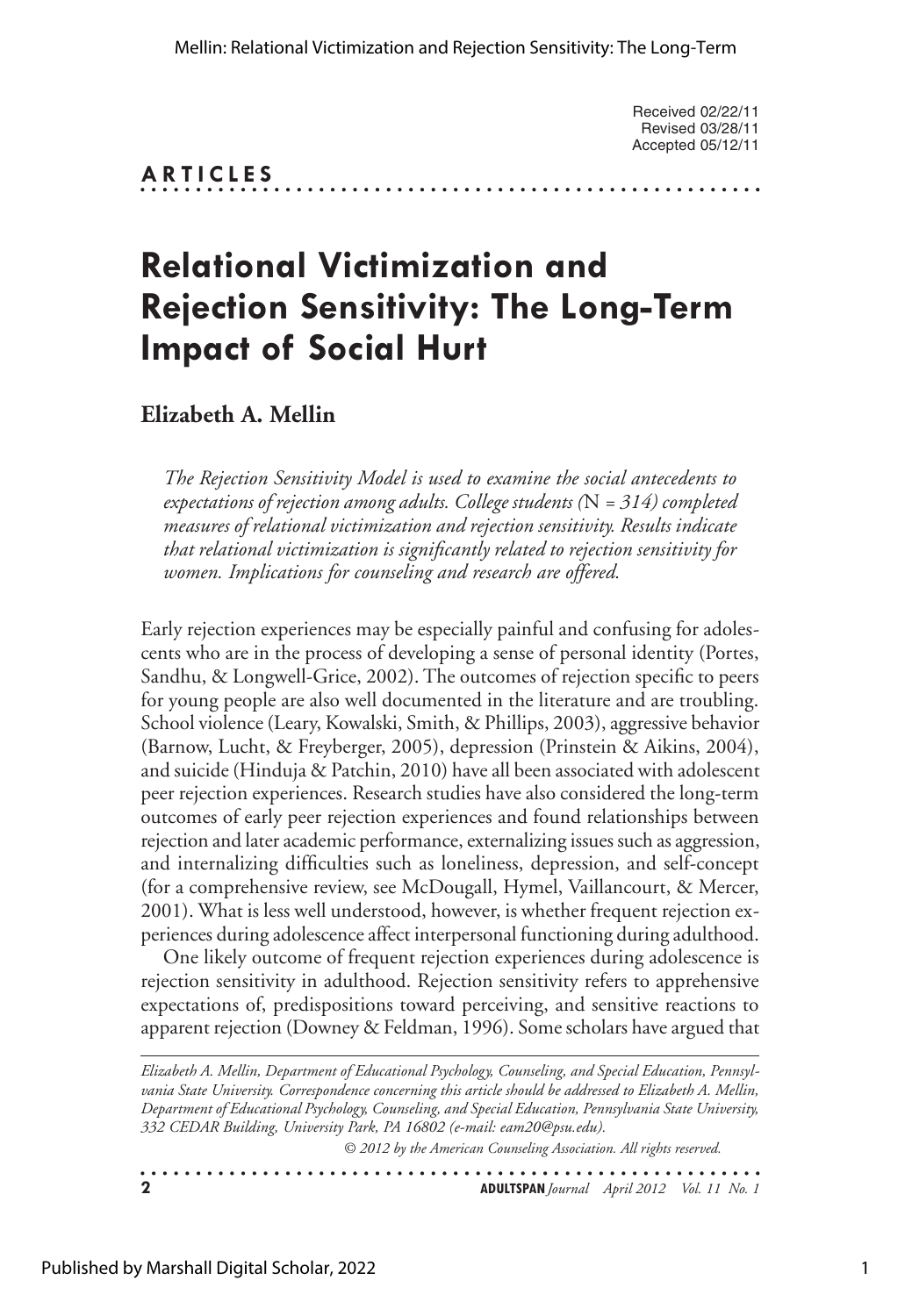insecure attachment related to rejection by caregivers or peers during childhood can result in higher levels of sensitivity to being rejected in adulthood (Downey & Feldman, 1996; Levy, Ayduk, & Downey, 2001). Much of the research in this area, however, has focused on the interpersonal and mental health outcomes of rejection sensitivity (Ayduk, Downey, Testa, Yen, & Shoda, 1999; Cassidy & Stevenson, 2005; Downey, Feldman, & Ayduk, 2000; Downey, Freitas, Michaelis, & Khouri, 1998), leaving many unanswered questions about its development. What appears to be missing from the knowledge base is research that attends to early social and personal relationships that may influence the development of rejection sensitivity (Butler, Doherty, & Potter, 2007). The purpose of the current study is to examine the impact of a specific type of rejection experience during adolescence, relational victimization, on the development of rejection sensitivity with specific attention to differences between the sexes.

### **Rejection Sensitivity**

Counselors have long recognized the important relationship between sense of belonging and healthy development (Hazler & Mellin, 2004; Mellin, 2008; Myers, Sweeney, & Witmer, 2000). Rejection sensitivity, which draws heavily on ideas from traditional attachment and interpersonal theories of personality (Downey & Feldman, 1996), similarly conceptualizes the relationship between belonging and well-being. Attachment perspectives assert that children who experience rejection early in their lives are likely to develop working models of others as being likely to reject them and, as a result, become more vulnerable to developing depressive and anxiety disorders (Carnelley, Pietromonaco, & Jaffe, 1994). These insecure working models of others are thought to result in distrustful or hesitant relationship styles in adulthood (Downey & Feldman, 1996). The Rejection Sensitivity Model draws on attachment theory to suggest that when parents fail to meet children's articulated needs, then children become hypervigilant to rejection and anxiously expect rejection from others (Downey & Feldman, 1996).

Attachment theories focus primarily on the role of rejection from parents in the development of insecure working models (Bowlby, 1980), but rejection from peers may also play a key role. The role of peers may be important to understanding the orientation children develop toward relationships with others and their related psychosocial development. Previous research has documented that as children age, there is a shift from attachment to parents to attachment to peers, and that shift appears to be significantly more salient in girls (Rubin et al., 2004). This finding indicates the potential importance peer rejection may have on the development of working models of others, especially for young girls.

The Rejection Sensitivity Model (Levy et al., 2001) may provide a useful framework for understanding how adolescent peer relationships might affect personal relationships during adulthood, especially among women. This model

| <b>ADULTSPAN</b> Journal April 2012 Vol. 11 No. 1 |  |  |  |
|---------------------------------------------------|--|--|--|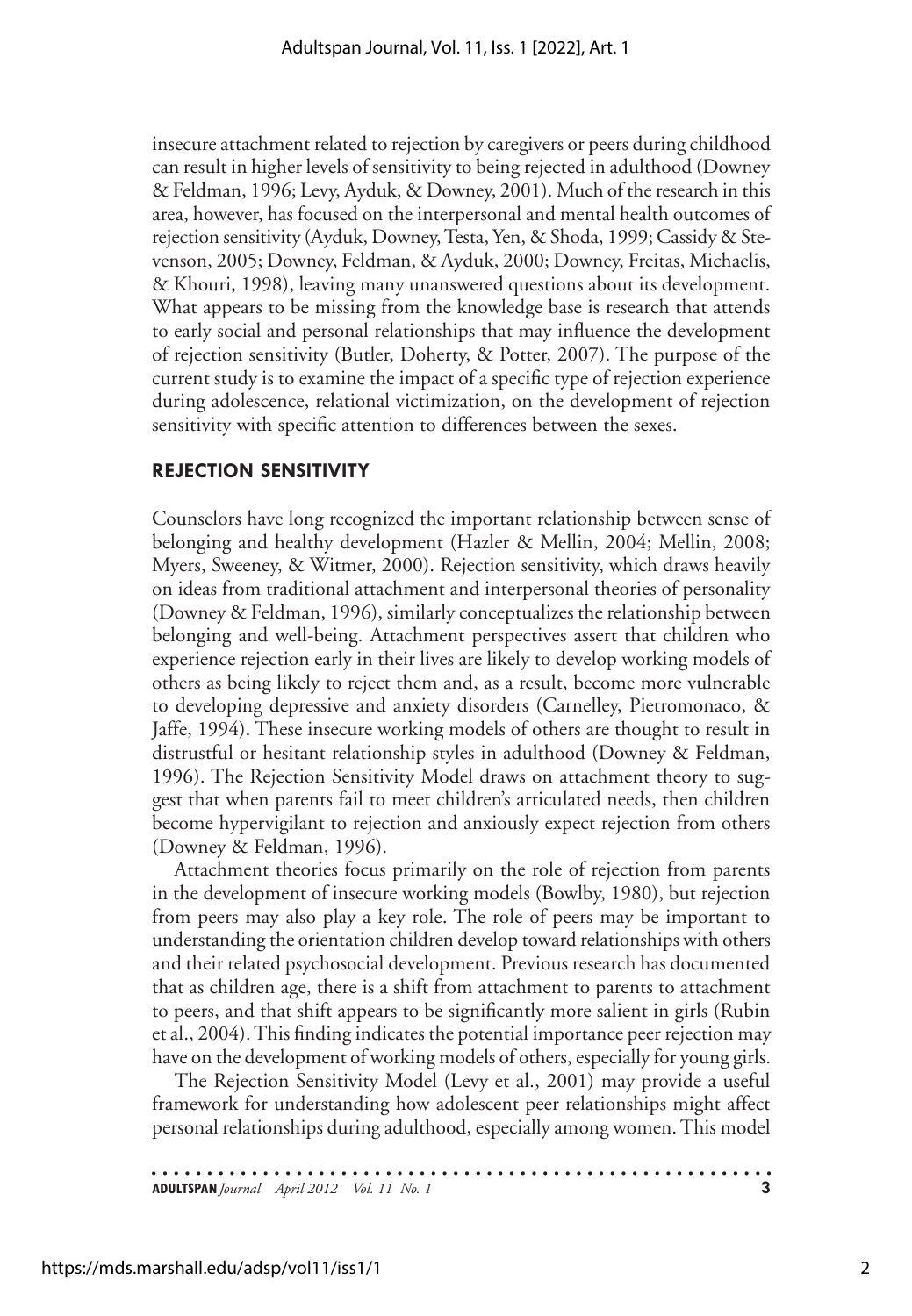asserts that repeated rejection experiences increase people's expectations that others will not accept them. People who experience rejection may become so sensitive to the potential of being rejected that they act in ways that, paradoxically, elicit rejection from others. The Rejection Sensitivity Model includes five processes that describe the cyclical nature of rejection: (a) development of rejection sensitivity through prior rejection experiences, (b) resulting expectations and perceptions of rejection in circumstances where rejection is a possibility, (c) cognitive–affective (humiliation, disappointment, anger) reactions to perceived rejection, (d) behavioral reactions such as withdrawal or aggression, and (e) elicitation of rejection from others stemming from reactions to inaccurate and defensive perceptions of rejection. The behavioral reactions to rejection sensitivity may ironically elicit rejection from valued others that produces a cycle of expectations of, and reactions to, rejection by others.

Although the Rejection Sensitivity Model has been successfully applied to interpersonal processes among both men and women, the situational context and outcomes of rejection sensitivity have been shown to vary by sex. More specifically for men, rejection sensitivity has been associated with anger (Cassidy & Stevenson, 2005) and dating violence (Downey et al., 2000). Among women, research has demonstrated relationships between rejection sensitivity and depression (Ayduk, Downey, & Kim, 2001), hostility (Ayduk et al., 1999), and rejection by romantic partners (Downey et al., 1998). Although previous research has helped increase understanding of the sex-specific contexts and outcomes of rejection sensitivity, both sex-neutral and sex-specific differences in the development of rejection sensitivity remain less well understood.

### **Relational Victimization**

Consideration of repeated experiences of adolescent relational victimization as an antecedent to adult rejection sensitivity may have specific implications for young women. Women's self-concept is often highly correlated with their perception of the success of personal relationships with others (Purdie & Downey, 2000). A similar connection between success of interpersonal relationships and sense of self is not commonly found among men, whose sense of self appears more closely related to individual accomplishments (Cross, Morris, & Gore, 2002). Establishing and maintaining relationships with others may therefore create unique differences in anxieties and fears between men and women.

The pressure for girls to be successful in interpersonal relationships is often considerable. Beginning in adolescence, according to Pipher (1994), girls' personal interests and achievements are less appreciated because being well liked and desirable to others takes precedence. Boys' friendships with other boys, however, are not likely to change nearly as much as girls' friendships. Whereas female friendships at this age tend to focus on popularity and sexuality, male friendships continue to consider the importance of individual interests and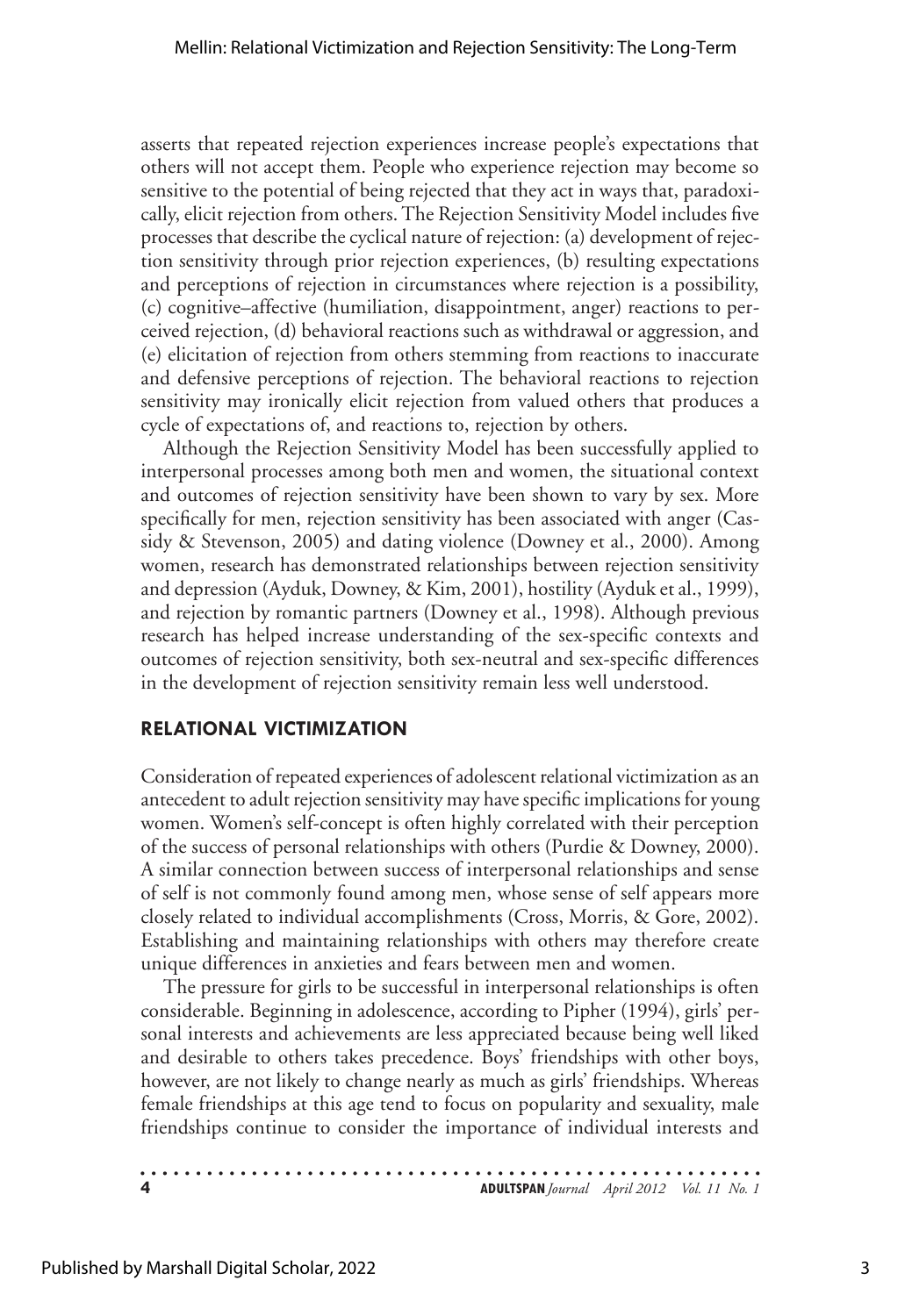achievements. The key difference is that the success of interpersonal relationships is not as closely tied to their sense of self because their individual interests and achievements are still valued.

During adolescence, many young people report significant levels of relational victimization that is characterized by an individual repeatedly being a target of relationally destructive actions in which relationships are used as a means for hurt (Crick et al., 2001). This type of victimization includes behaviors such as spreading fabricated rumors about someone, intentionally withdrawing friendship, and threatening to exclude or excluding someone from a social group (Cullerton-Sen & Crick, 2005). Whether the rates and impact of relational victimization vary by sex, however, continues to receive a great deal of theoretical and empirical attention.

Although results considering sex differences in rates of relational victimization have been mixed (Crick & Grotpeter, 1995; Galen & Underwood, 1997; Goldstein, Tisak, & Boxer, 2002), the impact of relational victimization on young women may be more pronounced. Research indicates that girls more than boys perceive relational victimization to be very upsetting (Crick & Rose, 2000) and also classify it as being as destructive as physical forms of aggression (Galen & Underwood, 1997). Studies considering the short-term impact of relational victimization on girls have found higher rates of depression, anxiety, social avoidance, and loneliness among girls who have been victimized compared with peers who had not been victimized (Crick et al., 2001). Although there seems to be some initial understanding of more immediate mental health outcomes of relational victimization, how repeated experiences of relational victimization during adolescence affect adult relationships seems to remain unknown.

## **Relational Victimization as a Possible Antecedent to Rejection Sensitivity**

The Rejection Sensitivity Model has previously been applied to aggression among young women; however, this work focused on rejection sensitivity as an antecedent to aggression rather than relational victimization as an antecedent to rejection sensitivity (Downey, Irwin, Ramsay, & Ayduk, 2004). More specifically, other researchers have previously argued that women with high rejection sensitivity and low self-regulatory competencies are more likely to engage in aggressive behavior and have poor personal and interpersonal outcomes. Although this model adds to theory about the relationship between rejection sensitivity and aggression, it is unidirectional and encompasses both relational and physical aggression among young women. One study (Butler et al., 2007) explored the relationship of childhood teasing experiences, adult rejection sensitivity, peer acceptance, and interpersonal competence among 104 college students. The study found a significant relationship between rejection sensitivity and childhood teasing experiences but did not report sex-specific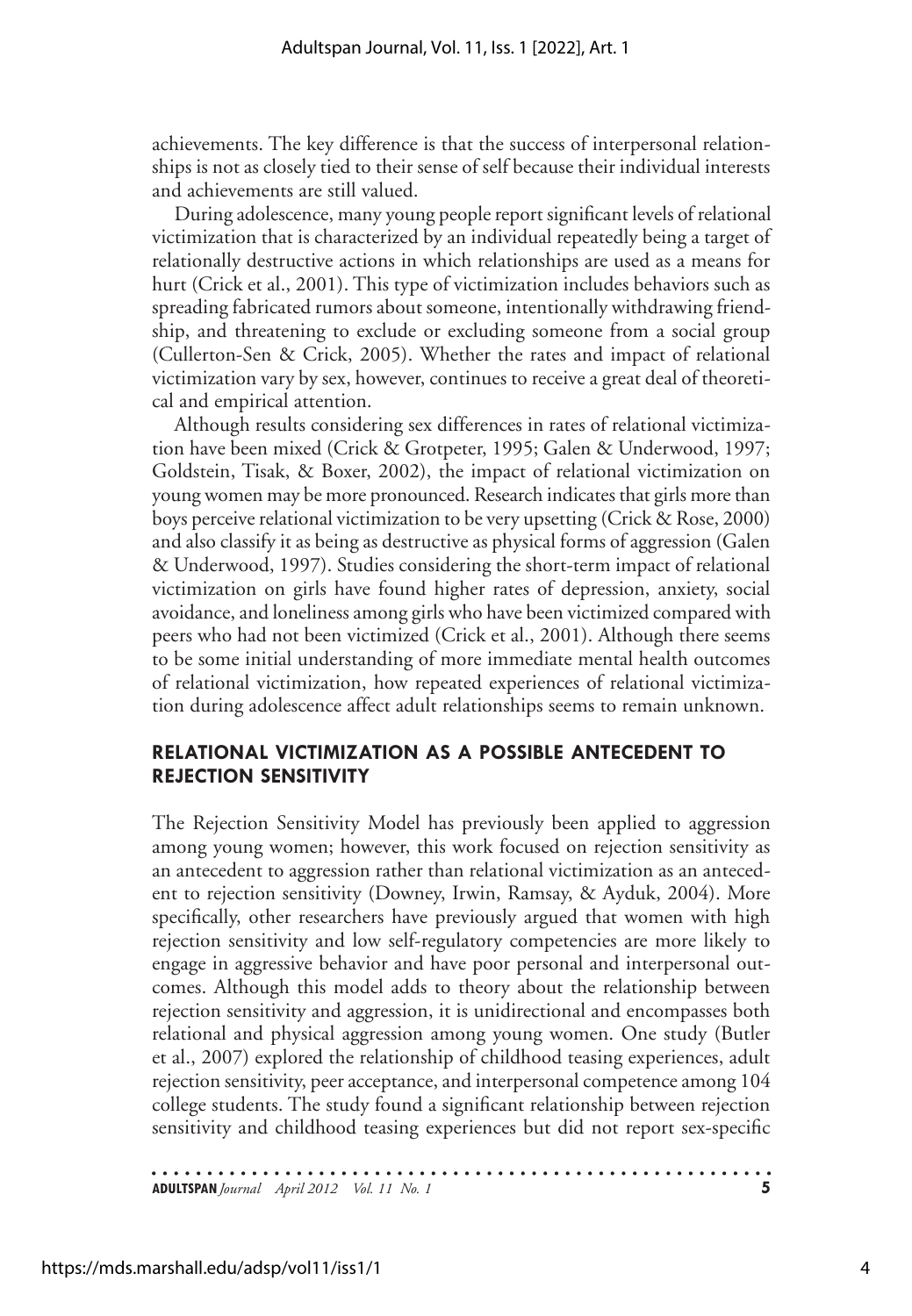differences. London, Downey, Bonica, and Paltin (2007) applied the Rejection Sensitivity Model to peer rejection as a social antecedent to childhood rejection sensitivity, and their results did consider sex differences. Their study found a link between peer rejection and childhood rejection sensitivity and further reported this relationship was more salient to boys who reported increases in both angry and anxious expectations of rejection over time. The results of this study are surprising given the rich line of research and theory supporting the impact that peer rejection has on young women and the sex-specific contexts and outcomes of rejection sensitivity. A more likely model may be that early experiences of a specific type of peer rejection, relational victimization, may help differentially predict adult rejection sensitivity between men and women.

## **The Current Study**

The current study extends previous research on the outcomes of adolescent relational victimization and social antecedents of adult rejection sensitivity in three important ways. First, it examines the relationship between adolescent relational victimization and specific conceptualization of long-term maladaptive interpersonal functioning, rejection sensitivity. Second, it examines the specific context of peer rejection rather than parental rejection as an antecedent to adult rejection sensitivity. Third, this study specifies a type of peer rejection, relational victimization, and considers how the type of rejection may result in sex-specific antecedents to adult rejection sensitivity. Although previous research has considered both the short-term outcomes of relational victimization and sex-specific outcomes of rejection sensitivity, this study extends this work through consideration of both sex-neutral and sex-specific antecedents to rejection sensitivity. More specifically, the current study posits that adolescent relational victimization experiences will be related to higher levels of adult rejection sensitivity (Hypothesis 1) and the relationship will be stronger for women than for men (Hypothesis 2).

## **Method**

## **Participants**

Students (*N =* 325) enrolled in an undergraduate core course in interpersonal communication at a midsized public university were asked to participate in the study. Three hundred fourteen college students (237 females, 77 males; *M =*  19.44 years of age, *SD =* 1.91, range = 18–41 years) participated in the current study, representing a 96% response rate. Overall, the racial/ethnic background of participants was as follows: 94% (*n* = 296) White/Caucasian (non-Hispanic), 3% (*n* = 10) Black/African American, 1% (*n* = 3) Hispanic/Latino, 0.6% (*n* = 2), Native American/American Indian, and 1% (*n* = 3) identifying as other. On a 9-point scale (3 = *no financial stress* and 12 = *significant financial stress*),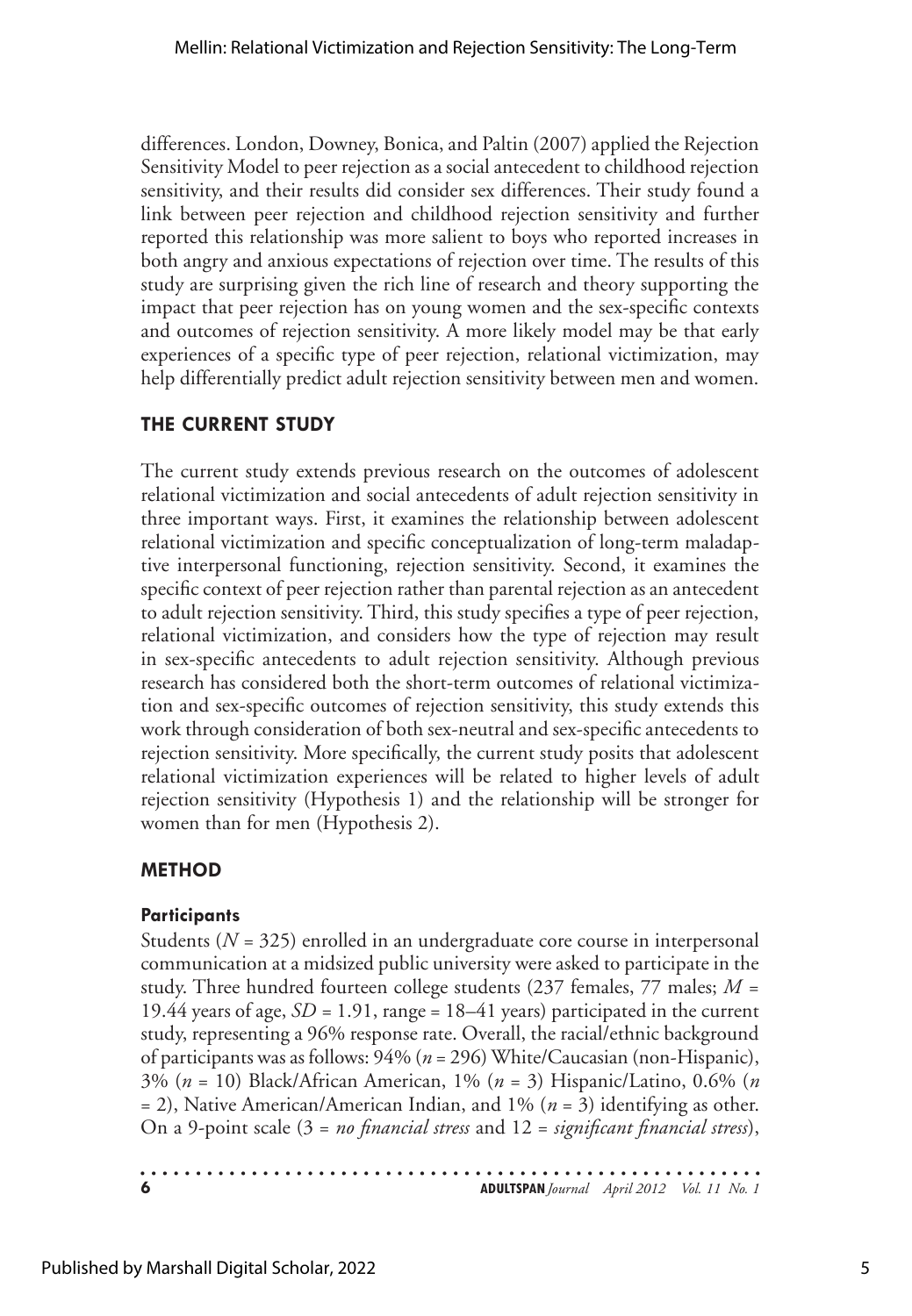the average level of socioeconomic stress reported by participants was 3.91. This indicator of socioeconomic strain was not significantly different by sex or racial/ethnic group.

#### **Procedure**

A research assistant for the principal investigator (current author) recruited students through the distribution of informational packets. Instructions for completing the instruments were read out loud by the research assistant, and the participants independently reviewed the remaining study materials. The principal investigator was available by phone or e-mail to answer participant questions. No compensation, including supplemental course credit, was offered for participation. Students were provided time to complete the study measures during the last 30 minutes of class time or, alternatively, were also provided the opportunity to complete the instruments in another setting (e.g., home, library) and return them to the researcher.

#### **Instrumentation**

Participants received a packet that included an informed consent and demographic form in addition to the instruments described below.

*Indirect Victimisation Scale*–*Revised, Retrospective Version.* The Direct and Indirect Prisoner Behaviour Checklist (DIPC; Ireland, 1999) is a 99-item, structured, self-report measure that considers both acts and experiences of direct and indirect aggression. The Indirect Victimisation–Revised, Retrospective version of the DIPC (DIPC-IV-RR) includes eight items. The term *indirect* is used as opposed to *relational* in this instrument. The items in this scale, however, are synonymous with the term *relational* used throughout this study as they measure harm done through manipulation of social relationships.

Ireland (1999) indicated that items for the DIPC were chosen based on both a modified version of a behavioral checklist developed originally by Beck and Smith (9S cited in Ireland, 1999) and on an Indirect Victimisation Index developed by Ireland (1997) for a previous study. Modifications to the original Beck and Smith checklist were made on the basis of a literature review of bullying behavior among prisoners. Items for the Indirect Victimisation Index were chosen on the basis of data from three different sources: (a) descriptions of bullying behavior based on research with middle and elementary school children, (b) previously accepted definitions of indirect aggression, and (c) observations of indirect aggression displayed in previous research with prisoners.

The DIPC-IV-RR was used to assess past relational victimization and was chosen because it includes many items that broadly measure this type of aggression. Three primary alterations were made to this scale. First, the time reference of the DIPC was shifted from the experience of indirect victimization over the past week to during adolescence. This change was necessary because there is no known retrospective and comprehensive measure of relational victimization for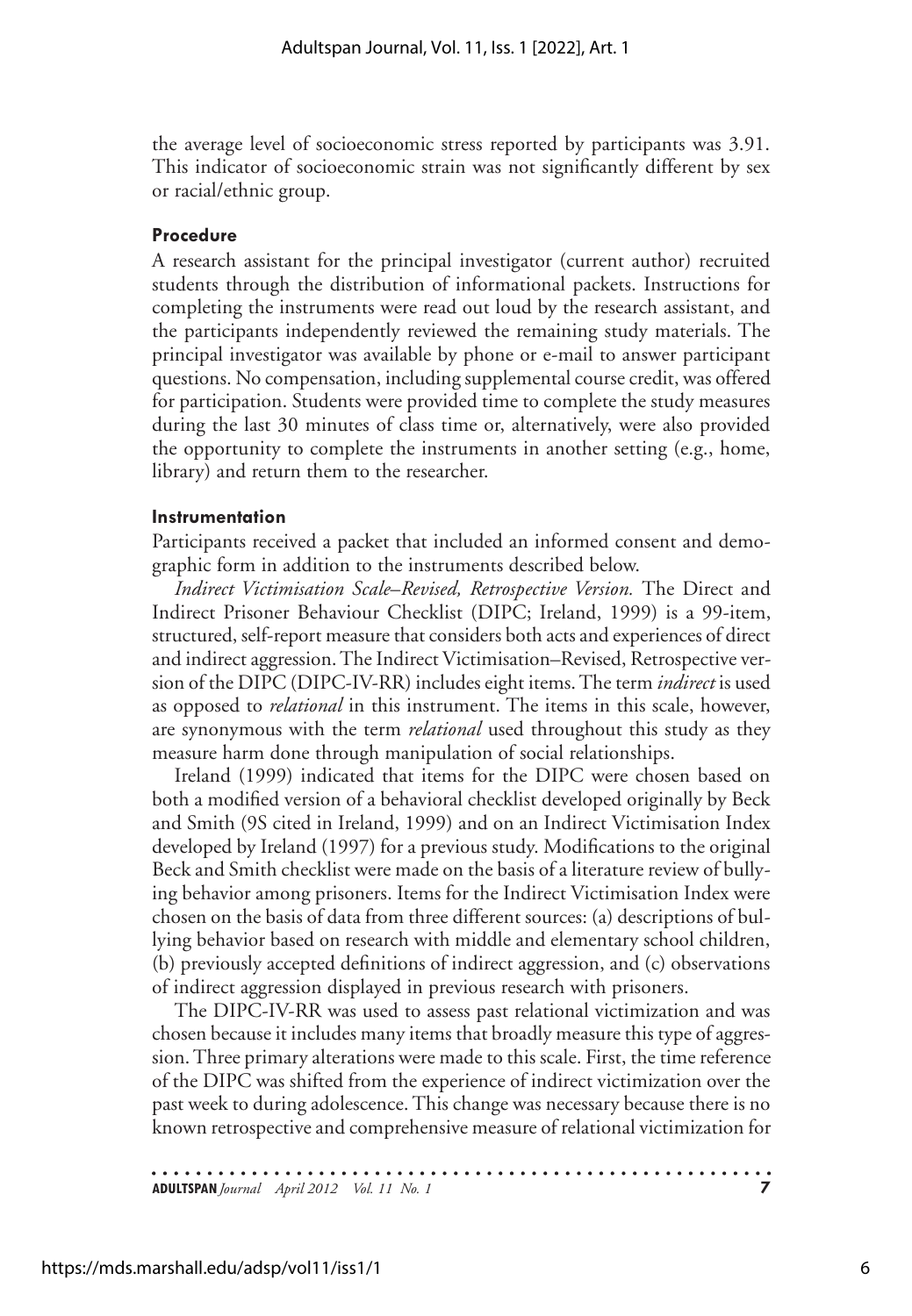use with adults. The second alteration to this scale involved changing responses from a dichotomous yes/no format to a continuous scale. Items were measured on a 5-point rating scale (0 = *not at all,* 1 = *seldom,* 2 = *sometimes,* 3 = *often,* and 4 = *very often*). This scale has been used in other indirect victimization instruments (Björkqvist, Österman, & Kaukiainen, 1992). This alteration was necessary to attain a specific understanding of how the level of adolescent relational victimization may relate to adult rejection sensitivity. The scale's original dichotomous format only allowed for understanding of whether participants have experienced relational victimization, not the intensity of those experiences. The last alteration to the scale concerned removing the word *prisoner* from the scale. In the original scale, one item read, "Someone has tried to turn other prisoners against me." To make the item more directly applicable for the current sample, the item was changed to "Someone tried to turn others against me." The author of the DIPC gave full support and permission for all alterations described. The revised, retrospective version of this scale created specifically for use in this study was found to have high internal consistency, indicated by an alpha of .87.

*Rejection Sensitivity Questionnaire.* Rejection sensitivity was measured with Downey and Feldman's (1996) Rejection Sensitivity Questionnaire (RSQ). This is an 18-item fixed-choice response measure that assesses the operationalized definition of rejection sensitivity. This questionnaire operationalizes rejection sensitivity as "generalized expectations and anxiety about whether significant others will meet one's needs for acceptance or will be rejecting" (Downey & Feldman, 1996, p. 1329). As a measure of rejection sensitivity among participants, the RSQ assesses both the degree of anxiety and the expectations about being rejected within specific relational contexts, including strangers (five items), friends (four items), parents (five items), and romantic partners (four items). No subscales, however, have been developed based on the relational contexts of questions.

Fixed-choice responses are applied to each situation in which participants are asked to assess their degree of both anxiety about being rejected (e.g., "How concerned or anxious would you be over whether or not your boyfriend/girlfriend would want to help you out?") and their expectations for being rejected (e.g., "I would expect that he/she would willingly agree to help me out"). Respondents are asked to answer the first fixed-choice response (about the degree of anxiety they may feel) on a 6-point rating scale ranging from 1= *very unconcerned* to 6 = *very concerned*. Regarding their expectations for being rejected, respondents are instructed to also rate these on a 6-point rating scale ranging from 1 = *very unlikely* to 6 = *very likely*.

Research indicates that the RSQ assesses a stable and logical disposition toward expecting and processing the behaviors of others (Downey et al., 1998). The test–retest reliability in Downey and Feldman's (1996) initial study with undergraduate students on the RSQ indicated a reliability coefficient of .83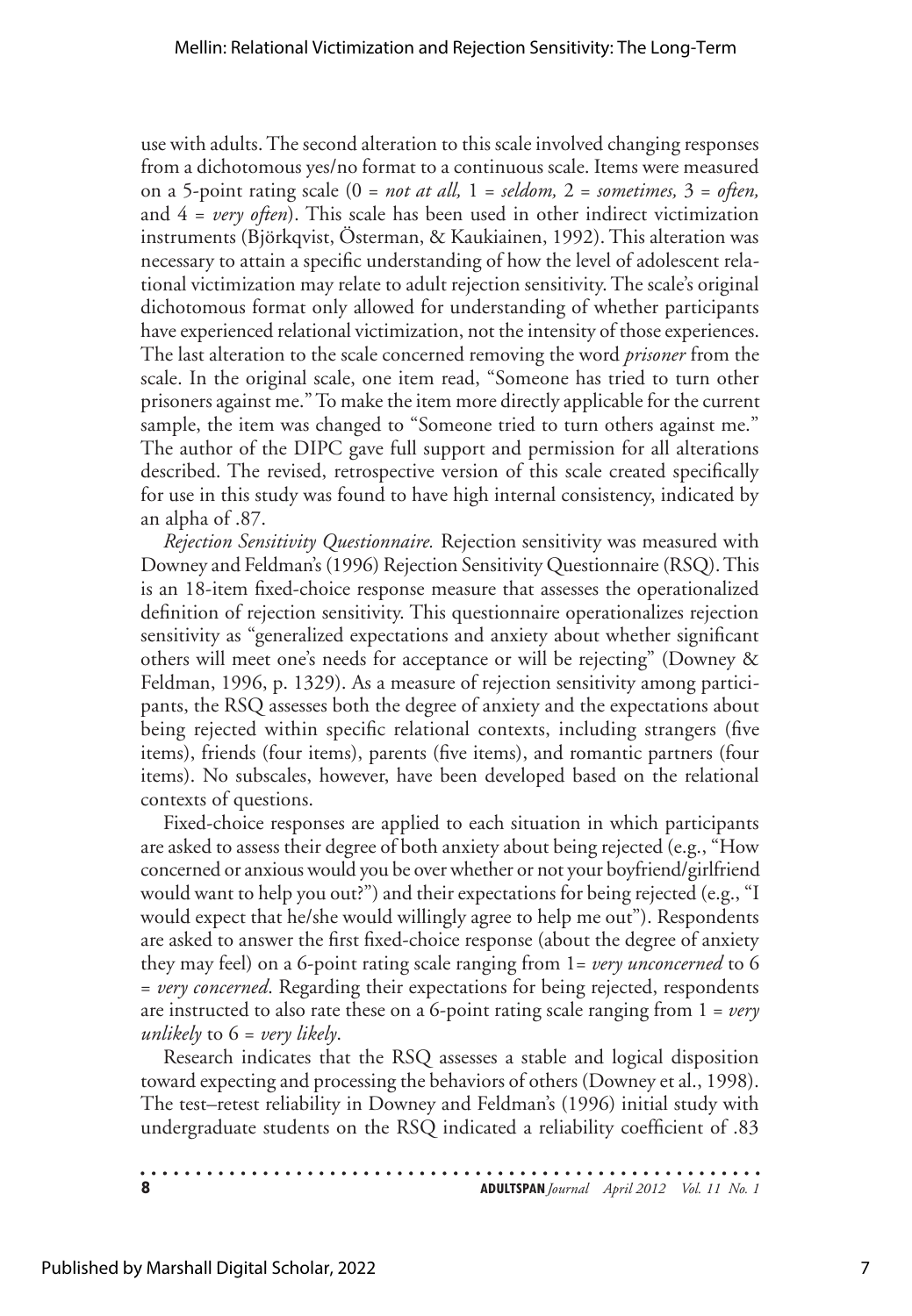over a 2- to 3-week period and a reliability coefficient of .78 over a 4-month period. Initial studies on the RSQ also revealed that it is not a redundant measure of other related constructs such as timidity, attachment style, social anxiety, social avoidance, and confidence (Ayduk et al., 2001). In the current study, this instrument had high internal consistency, indicated by an alpha of .90.

#### **Results**

Male and female students reported similar scores on the RSQ (male students, *M* = 6.56, *SD =* 2.45; female students, *M* = 6.24, *SD =* 2.11) and DIPC-IV-RR (male students, *M* = 11.02, *SD =* 6.57; female students, *M* = 10.71, *SD =*  6.09). Independent *t* tests were conducted to examine possible sex differences in adolescent relational victimization and adult rejection sensitivity scores. There were no significant effects for sex on the adolescent relational victimization measure,  $t(307) = 0.400$ ,  $p = .690$ , or adult rejection sensitivity measure,  $t(295)$ = 1.13, *p* = .260. The DIPC-IV-RR was positively skewed (ranging from 0 to 32.5), with many participants reporting infrequent relational victimization. The RSQ was normally distributed, with scores ranging from 1.5 to 14.5. Higher scores on both instruments indicate higher levels of either adolescent relational victimization or adult rejection sensitivity.

To examine the relationship between adolescent relational victimization and adult levels of rejection sensitivity, I conducted a simple regression analysis using retrospective reports of adolescent relational victimization and self-reported levels of current adult rejection sensitivity. Adolescent relational victimization was significantly related to adult rejection sensitivity scores, *b* = .265, *t*(292)  $= 4.70, p < .001$ . Adolescent relational victimization also explained a small amount of the variance in adult rejection sensitivity scores,  $R^2 = .07$ ,  $F(1, 294)$  $= 22.08, p < .001.$ 

In addition, to examine sex-specific variations in the relationship between adolescent relational victimization and adult rejection sensitivity, I completed two separate linear regression analyses. For male students, adolescent relational victimization was not significantly related to adult rejection sensitivity scores,  $b = .021$ ,  $t(85) = 0.193$ ,  $p = .847$ . A closer examination of the data for female students, however, did reveal a significant relationship between the two variables,  $b = .393$ ,  $t(204) = 6.13$ ,  $p < .001$ . Adolescent relational victimization also explained a modest amount of the variance in adult rejection sensitivity scores for female students,  $R^2 = .16$ ,  $F(1, 206) = 37.52$ ,  $p < .001$ .

#### **Discussion**

This study investigated whether adolescent relational victimization helped predict self-reported levels of rejection sensitivity among adults. On the basis of previous research and theory, this study also considered whether the impact of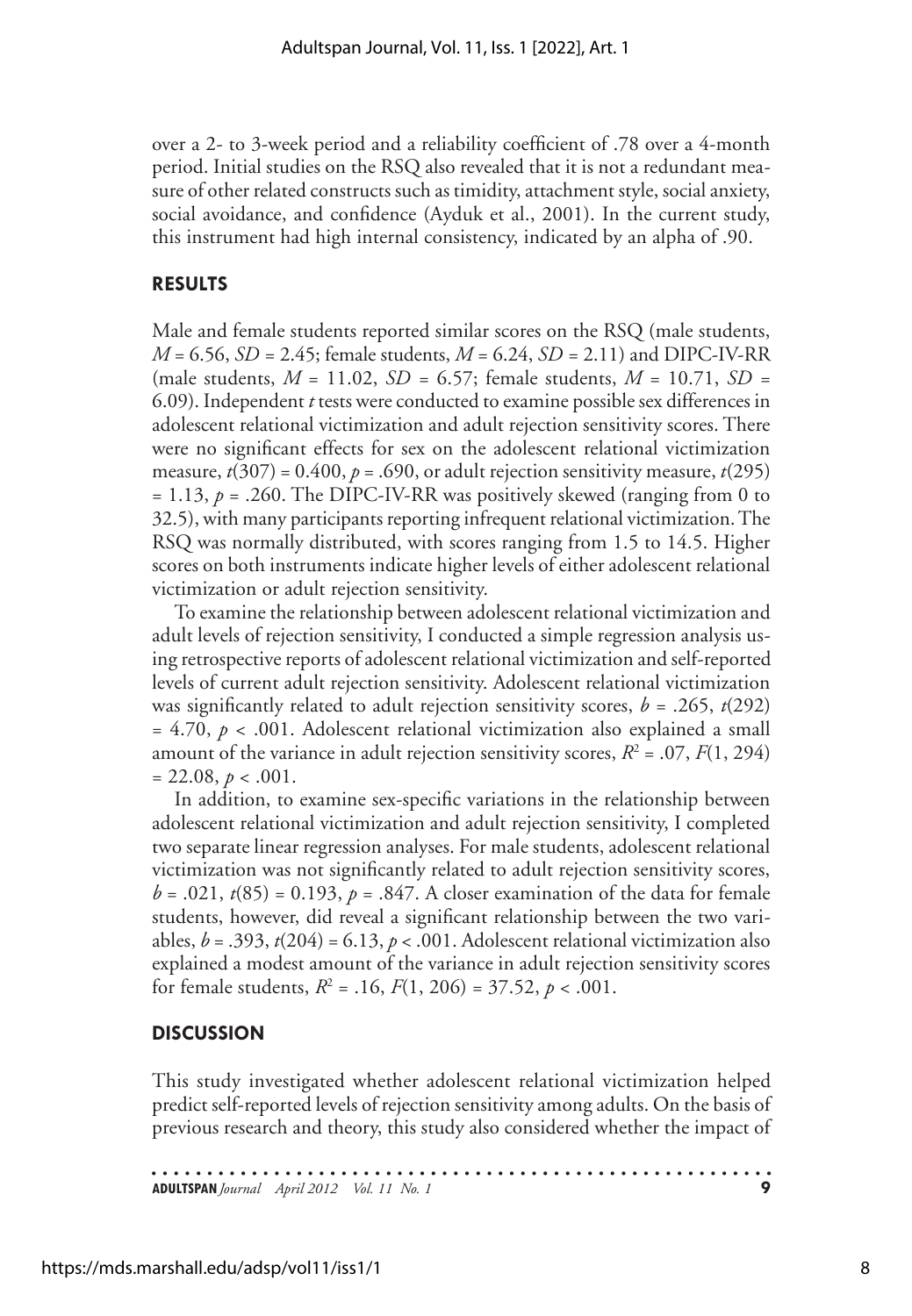the hypothesized model would be stronger for women than for men. The results of the data suggest that although men and women both experience similar levels of adolescent relational victimization and adult rejection sensitivity, adolescent relational victimization appears to be a sex-specific antecedent to adult rejection sensitivity for women. Before discussing the results and implications of the current study, however, it is important to first note the limitations of the study.

#### **Limitations**

There are two primary limitations to the current study. First, the study's sample limitations should be considered when evaluating practice and research inferences from the results. The results of this study are limited by the use of a convenience sample that was relatively homogeneous in terms of race, age, socioeconomic status, and educational attainment. Sampling based on availability may compromise the generalizability of the results, thus the results of this study should not be extended to populations that differ in terms of race, age, socioeconomic status, and level of education. Future researchers should seek out samples with greater diversity. Given the recent and well-deserved attention to suicides related to antigay bullying, for example, exploring relational victimization and rejection sensitivity among lesbian, gay, bisexual, and transgender adults may be a particularly useful study. A second limitation was the use of self-report data for the assessment of adult rejection sensitivity and retrospective self-report accounts of adolescent relational victimization. The use of self-report data for the assessment of retrospective accounts of relational victimization has been the focus of ongoing debate. It has been argued that autobiographical accounts of childhood abuse or trauma are not accurate over time because of contamination or revision, but little evidence has been found to support this line of reasoning (Rivers, 2001). Even with ongoing debates on their accuracy in assessing a variety of issues, self-rating scales remain among the most popular and widely used types of assessment tools in psychological research (Wetzler & Marlowe, 1993), and research has shown that they can be both valid and reliable in retrospective accounts of bullying (Rivers, 2001). The relationship between adolescent relational victimization and adult rejection sensitivity, however, would be best tested using multiple research approaches, to include longitudinal, qualitative, and experimental methods.

Despite these limitations, however, this study does contribute to the lack of available research on the social antecedents to adult rejection sensitivity and how those processes vary by sex. The results demonstrated that adolescent relational victimization was significantly related to adult rejection sensitivity scores, thereby providing initial support for the first hypothesis. Additionally, in their study considering a similar but distinct antecedent to adult rejection sensitivity, childhood teasing, Butler et al. (2007) found that childhood teasing and adult rejection sensitivity were significantly correlated (*r* = .34). The effect size of *r* = .27 for both male and female participants between adolescent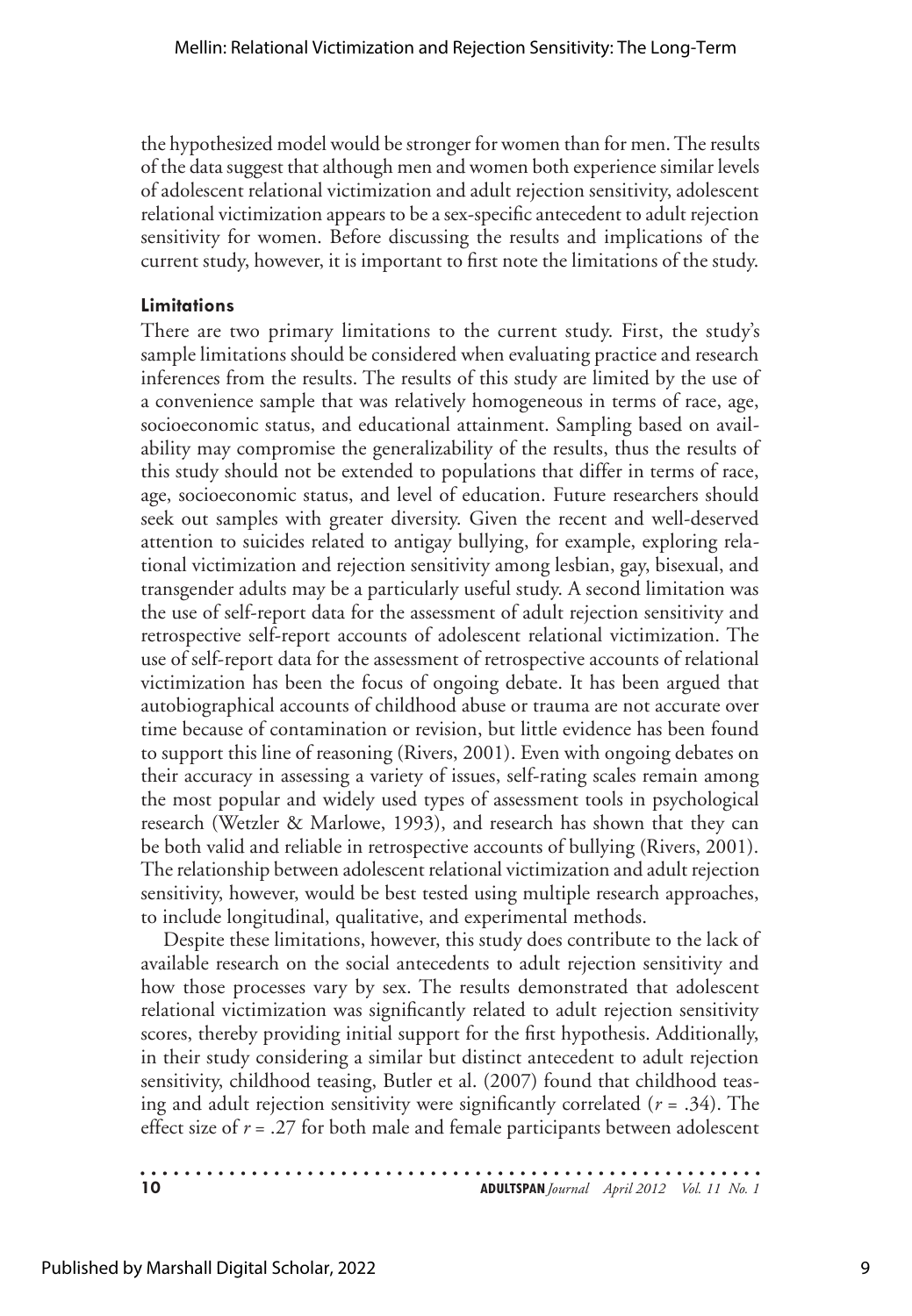relational victimization and adult rejection sensitivity in the current study is similar to the results reported by Butler and colleagues.

Although Butler et al.'s (2007) study did not report sex differences in correlations, the data from the current study suggest that although both men and women experience adolescent relational victimization, it affects them differently. The relationship between adolescent relational victimization and adult rejection sensitivity initially appeared significant for both sexes; however, when the data were analyzed separately by sex, the results were significant for women but not for men. This indicates support for the second hypothesis. Men who actually had slightly higher scores on the measure of adolescent relational victimization did not report higher levels of adult rejection sensitivity. The effect size for women was  $r = .39$ ; the effect size for men was  $r = .02$  and nonsignificant.

London et al.'s (2007) study on the social causes of rejection sensitivity did report results that contradict the sex-specific findings of the current study. In their study, London et al. reported that boys more than girls who were categorized as experiencing peer rejection reported increased childhood rejection sensitivity. There are important distinctions, however, between London et al.'s study and the current study. Most important, peer rejection was assessed by peer nomination measures and was a categorical measure that did not consider the type or frequency of peer rejection. As described by previous research, although both men and women may experience adolescent relational victimization, the meaning they attach to it and the associated outcomes appear to vary by sex. It may be that adolescent relational victimization experienced by women differentially results in the development of insecure attachment models; for men, other types of peer rejection experiences that are more salient to their sex-specific development of self-concept (e.g., being left out of activities because of perceived lack of ability by peers, rejection from athletic or other special interest groups) may have more of an impact on interpersonal functioning during adulthood. Type of peer rejection experience and sex-specific processes in the development of adult rejection sensitivity are important questions that need to be addressed by future research.

The results of the regression models, however, are not surprising. For women, in particular, sense of self is often closely related to the success of their interpersonal relationships with others (Guimond, Chatard, Martinot, Crisp, & Redersdorff, 2006). Additionally, previous research has demonstrated that peer relationships are more relevant to the development of a sense of self among women, whereas parental relationships appear more influential for men (Coleman, 2003). Adolescent relational victimization commonly takes place among friends; when they are hurt repeatedly over time by someone they care about, it is not surprising that women would be more vulnerable than men to becoming sensitive to rejection as adults. Although the results of this study suggest men and women experience adolescent relational victimization at similar rates, the key difference between the sexes may be the meaning they attach to it. Attach-

| <b>ADULTSPAN</b> Journal April 2012 Vol. 11 No. 1 |  |  |
|---------------------------------------------------|--|--|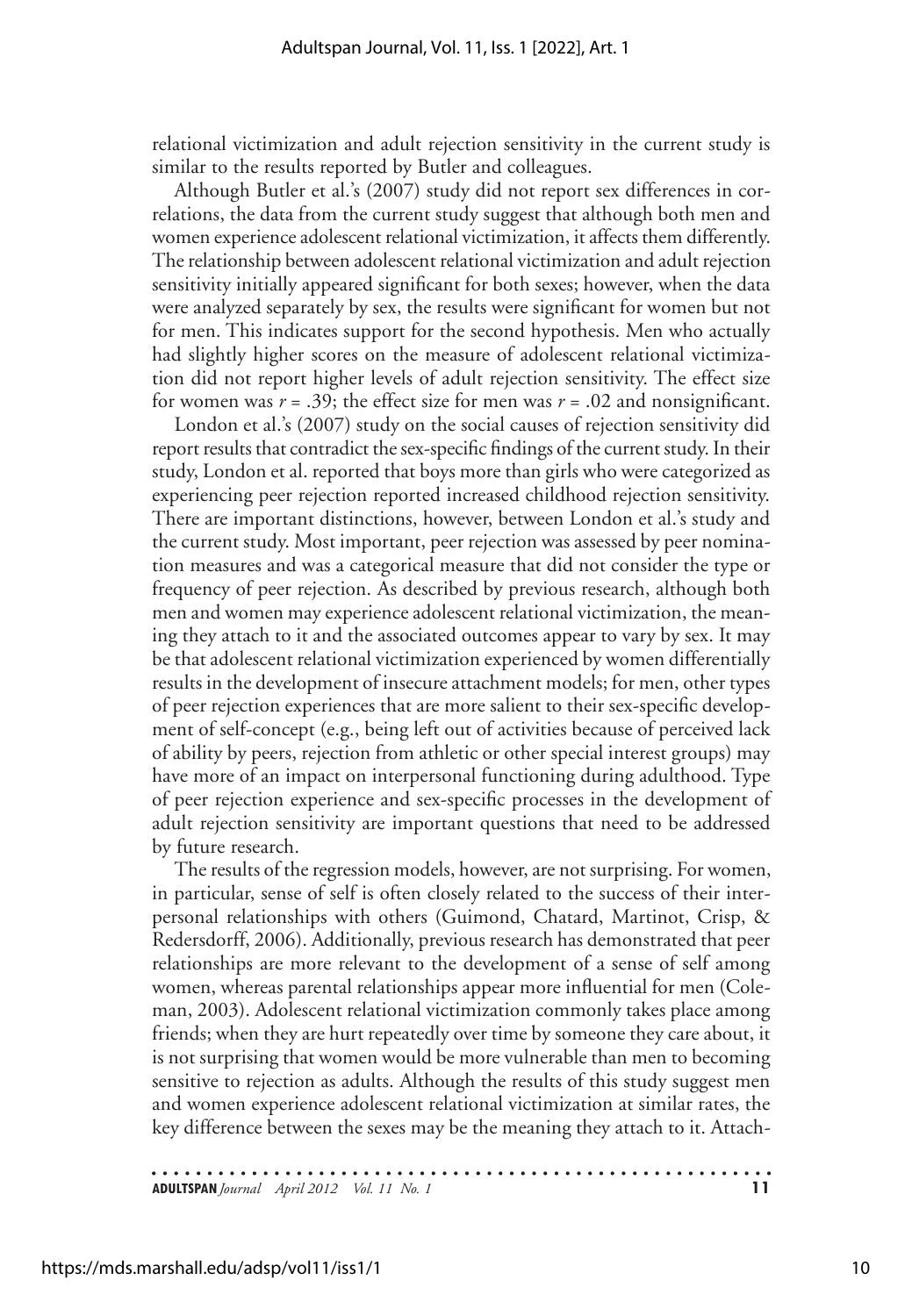ment processes related to peers during adolescence may therefore have a more substantial impact on the development of working models of being likely to be rejected by others for women than for men.

#### **Implications for Counseling and Future Research**

This study found that adolescent relational victimization is more likely to be related to adult rejection sensitivity for women than for men with similar experiences, which relates to some specific counseling recommendations. Future investigations on the social and developmental aspects of these factors are also needed to acquire additional information about the long-term outcomes of adolescent relational victimization and antecedents to adult rejection sensitivity.

Counselors who are working with female clients who exhibit high levels of rejection sensitivity are encouraged to explore adolescent relationships with peers, and more specifically, experiences with relational victimization. The findings of this study suggest that these early experiences with peers may be affecting the clients' relationships with others as adults. Identifying such antecedents for anxious expectations of rejection by others may help young women move forward in productive ways. Future research that more specifically considers the processes that result in higher levels of adult rejection sensitivity for women who have experienced frequent adolescent victimization by peers also seems important. Because this is the only known study to look at the specific relationship between adolescent relational victimization as an antecedent to adult rejection sensitivity, more research is needed to make scientifically grounded conclusions. Research that applies different theories of attachment to understand the specific mechanisms that correlate adolescent relational victimization to adult rejection sensitivity would be a significant contribution. Understanding of such processes will likely inform models that can be used to help prevent or alleviate future problematic interpersonal functioning patterns that are related to adolescent relational victimization experiences. Experimental, qualitative, and longitudinal studies may be able to better discern the specific mechanisms and related variables that contribute to this relationship for women.

In this study, men, unlike women, did not report significantly higher levels of adult rejection sensitivity when they had elevated scores on measures of adolescent relational victimization. Although men reported similar levels of adult rejection sensitivity, they did not appear to be related to adolescent relational victimization, suggesting that the antecedents to adult rejection sensitivity may be sex specific. When working with men who are exhibiting signs of rejection sensitivity, counselors should explore the unique experiences that likely informed working models of distrust and anxious expectations of rejection from others. Whether it be early experiences with parents, other types of bullying by peers, or rejection by important adults in the lives of young men, counselors and their clients may find benefit in exploring the antecedents to rejection sensitivity. Likewise, future research investigations could consider other possible sex-specific antecedents to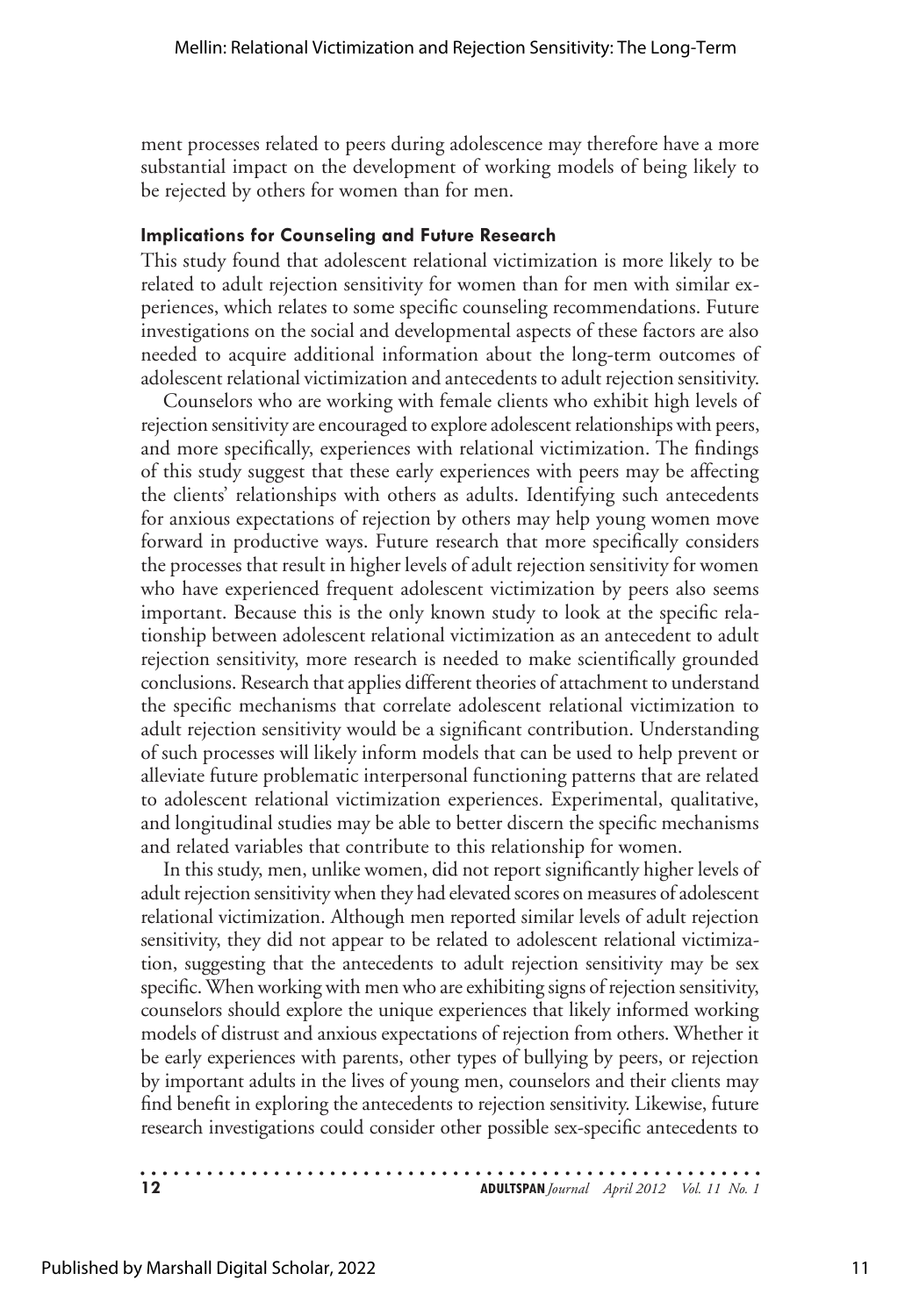adult rejection sensitivity for men, such as rejection related to achievement and individual interests (e.g., academic, athletic), because sense of self is highly correlated to these two constructs for men. It may be that not being selected for participation in specific athletic, musical, or other groups is more directly related to the development of insecure attachment models for men than for women. In this study, men actually scored slightly higher than women on the measure of adult rejection sensitivity, indicating that they have developed some insecure attachment models; however, those models clearly do not appear to be related to adolescent relational victimization experiences. It would therefore be important for future investigations to consider the sex-specific contexts and processes of different types of peer rejection and rejection from parents to better understand the antecedents rejection sensitivity for men. Understanding of these contexts and processes would be useful in prevention and intervention in adult rejection sensitivity among men. Prevention and intervention approaches may be particularly important for men and their romantic partners given previous research that has demonstrated links between adult rejection sensitivity and domestic violence. Counselors working with men who are exhibiting high levels of rejection sensitivity should be alert to this relationship.

#### **Conclusion**

This study found that adolescent relational victimization was uniquely related to adult rejection sensitivity for women. Future research is needed that uses a variety of methods to explore the specific mechanisms that inform these processes both similarly and differently for men and women to make more scientifically grounded conclusions about these findings. Additionally, the results of future research can be used to help prevent adult rejection sensitivity among adults who are still struggling with the social hurt of childhood.

#### **References**

- Ayduk, O., Downey, G., & Kim, M. (2001). Rejection sensitivity and depressive symptoms in women. *Personality and Social Psychology Bulletin, 27,* 868–877. doi:10.1177/0146167201277009
- Ayduk, O., Downey, G., Testa, A., Yen, Y., & Shoda, Y. (1999). Does rejection elicit hostility in rejection sensitive women? *Social Cognition and Relationships, 17,* 245–271.
- Barnow, S., Lucht, M., & Freyberger, H. (2005). Correlates of aggressive and delinquent conduct problems in adolescence. *Aggressive Behavior, 31,* 24–39. doi:10.1002/ab.20033
- Björkqvist, K., Österman, K., & Kaukiainen, A. (1992). *The development of direct and indirect aggressive strategies in males and females*. San Diego, CA: Academic Press.

Bowlby, J. (1980). *Attachment and loss*. New York, NY: Basic Books.

- Butler, J. C., Doherty, M. S., & Potter, R. M. (2007). Social antecedents and consequences of interpersonal rejection sensitivity. *Personality and Individual Differences, 43,* 1376–1385. doi:10.1016/j.paid.2007.04.006
- Carnelley, K. B., Pietromonaco, P. R., & Jaffe, K. (1994). Depression, working models of others, and relationship functioning. *Journal of Personality and Social Psychology, 66,* 127–140.
- Cassidy, E. F., & Stevenson, H. C., Jr. (2005). They wear the mask: Hypervulnerability and hypermasculine aggression among African American males in an urban remedial disciplinary school. *Journal of Aggression, Maltreatment & Trauma, 11,* 53–74.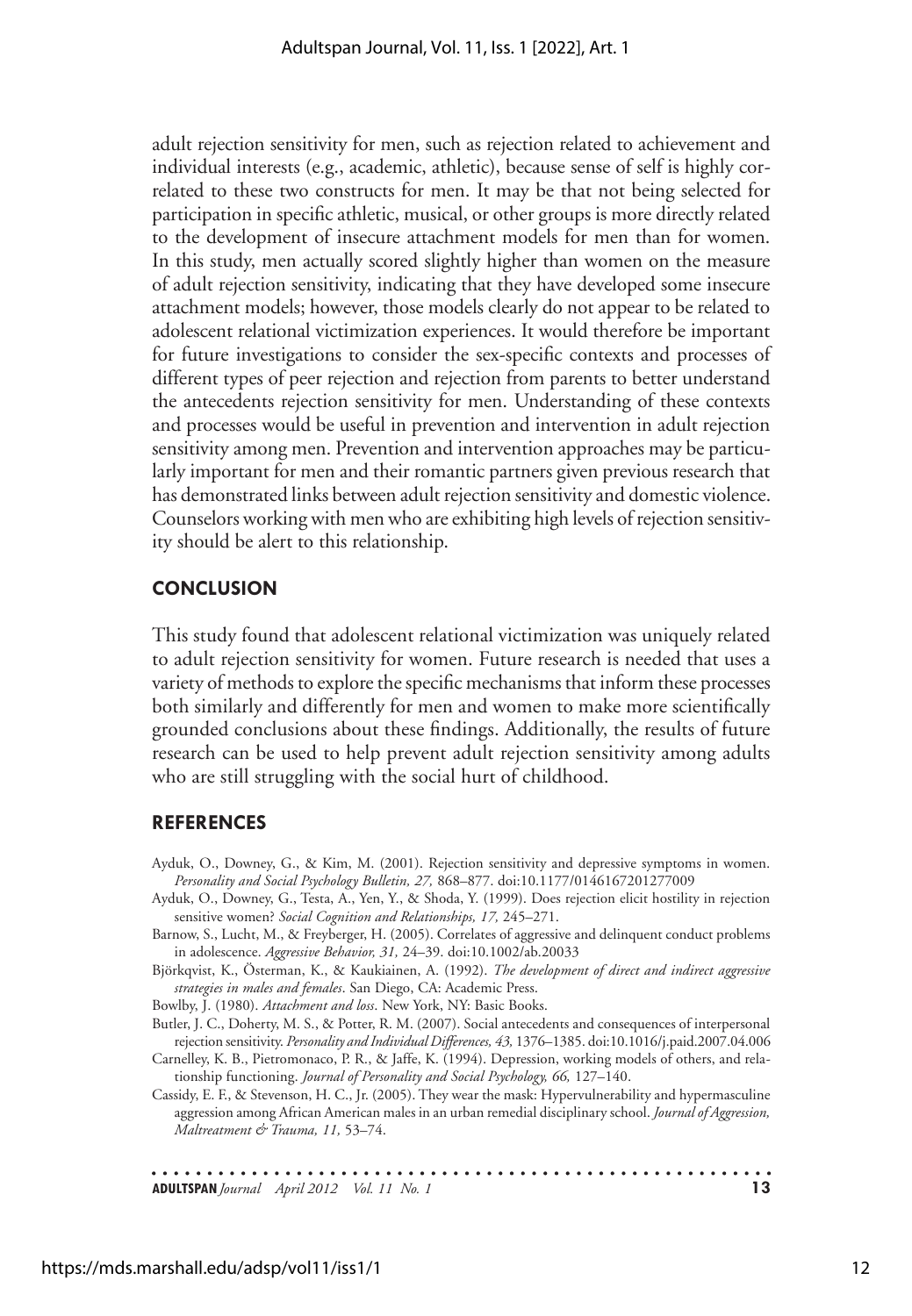#### Mellin: Relational Victimization and Rejection Sensitivity: The Long-Term

- Coleman, P. K. (2003). Perceptions of parent–child attachment, social self-efficacy, and peer relationships in middle childhood. *Infant and Child Development, 12,* 351–368. doi:10.1002/icd.316
- Crick, N. R., & Grotpeter, J. K. (1995). Relational aggression, gender, and social-psychological adjustment. *Child Development, 66,* 710–722. doi:10.1111/j.1467-8624.1995.tb00900.x
- Crick, N. R., Nelson, D. A., Morales, J. R., Cullerton-Sen, C., Casas, J. F., & Hickman, S. E. (2001). *Relational victimization in childhood and adolescence: I hurt you through the grapevine*. New York, NY: Guilford Press.
- Crick, N. R., & Rose, A. J. (2000). *Toward a gender-balanced approach to the study of social-emotional development: A look at relational aggression*. Florence, KY: Taylor & Frances/Routledge.
- Cross, S. E., Morris, M. L., & Gore, J. S. (2002). Thinking about oneself and others: The relational–interdependent self-construal and social cognition. *Journal of Personality and Social Psychology, 82,* 399–418. doi:10.1037//0022-3514.82.3.399
- Cullerton-Sen, C., & Crick, N. R. (2005). Understanding the effects of physical and relational victimization: The utility of multiple perspectives in predicting social-emotional adjustment. *School Psychology Review, 34,* 147–160.
- Downey, G., & Feldman, S. I. (1996). Implications of rejection sensitivity for intimate relationships. *Journal of Personality and Social Psychology, 70*, 1327–1343.
- Downey, G., Feldman, S., & Ayduk, O. (2000). Rejection sensitivity and male violence in romantic relationships. *Personal Relationships, 7,* 45–61. doi:10.1111/j.1475-6811.2000.tb00003.x
- Downey, G., Freitas, A. L., Michaelis, B., & Khouri, H. (1998). The self-fulfilling prophecy in close relationships: Rejection sensitivity and rejection by romantic partners. *Journal of Personality and Social Psychology, 75,* 545–560.
- Downey, G., Irwin, L., Ramsay, M., & Ayduk, O. (2004). *Rejection sensitivity and girls' aggression*. New York, NY: Kluwer Academic/Plenum.
- Galen, B. R., & Underwood, M. K. (1997). A developmental investigation of social aggression among children. *Developmental Psychology, 33,* 589–600.
- Goldstein, S. E., Tisak, M. S., & Boxer, P. (2002). Preschoolers' normative and prescriptive judgments about relational and overt aggression. *Early Education and Development, 13,* 23–39.
- Guimond, S., Chatard, A., Martinot, D., Crisp, R. J., & Redersdorff, S. (2006). Social comparison, selfstereotyping, and gender differences in self-construals. *Journal of Personality and Social Psychology, 90,* 221–242. doi:10.1037/0022-3514.90.2.221
- Hazler, R. J., & Mellin, E. A. (2004). The developmental origins and treatment needs of depressed female adolescents. *Journal of Counseling & Development, 82,* 18–24.
- Hinduja, S., & Patchin, J. W. (2010). Bullying, cyberbullying, and suicide. *Archives of Suicide Research, 14,*  206–221. doi:10.1080/13811118.2010.494133
- Ireland, J. L. (1997). *Bullying amongst prisoners: A study of gender differences, provictim attitudes and empathy* (Unpublished master's thesis). Manchester Metropolitan University, Manchester, England.
- Ireland, J. L. (1999). Bullying behaviors among male and female prisoners: A study of adult and young offenders. *Aggressive Behavior, 25,* 161–178.
- Leary, M. R., Kowalski, R. M., Smith, L., & Phillips, S. (2003). Teasing, rejection, and violence: Case studies of the school shootings. *Aggressive Behavior, 29,* 202–214. doi:10.1002/ab.10061
- Levy, S. R., Ayduk, O., & Downey, G. (2001). *The role of rejection sensitivity in people's relationships with significant others and valued social groups*. New York, NY: Oxford University Press.
- London, B., Downey, G., Bonica, C., & Paltin, I. (2007). Social causes and consequences of rejection sensitivity in adolescents. *Journal of Research on Adolescence, 17,* 481–506.
- McDougall, P., Hymel, S., Vaillancourt, T., & Mercer, L. (2001). *The consequences of childhood peer rejection*. New York, NY: Oxford University Press.
- Mellin, E. A. (2008). Rejection sensitivity and college student depression: Findings and implications for counselors. *Journal of College Counseling, 11,* 32–41.
- Myers, J. E., Sweeney, T. J., & Witmer, M. J. (2000). The Wheel of Wellness counseling for wellness: A holistic model for treatment planning. *Journal of Counseling & Development, 78,* 251–266.

Pipher, M. (1994). *Reviving Ophelia*. New York, NY: Putnam's.

- Portes, P. R., Sandhu, D. S., & Longwell-Grice, R. (2002). Understanding adolescent suicide: A psychosocial interpretation of developmental and contextual factors. *Adolescence, 37,* 805–814.
- Prinstein, M. J., & Aikins, J. W. (2004). Cognitive moderators of the longitudinal association between peer rejection and adolescent depressive symptoms. *Journal of Abnormal Child Psychology, 32,* 147–158. doi:10.1023/B:JACP.0000019767.55592.63

. . . . . . . . . . **14 ADULTSPAN***Journal April 2012 Vol. 11 No. 1*